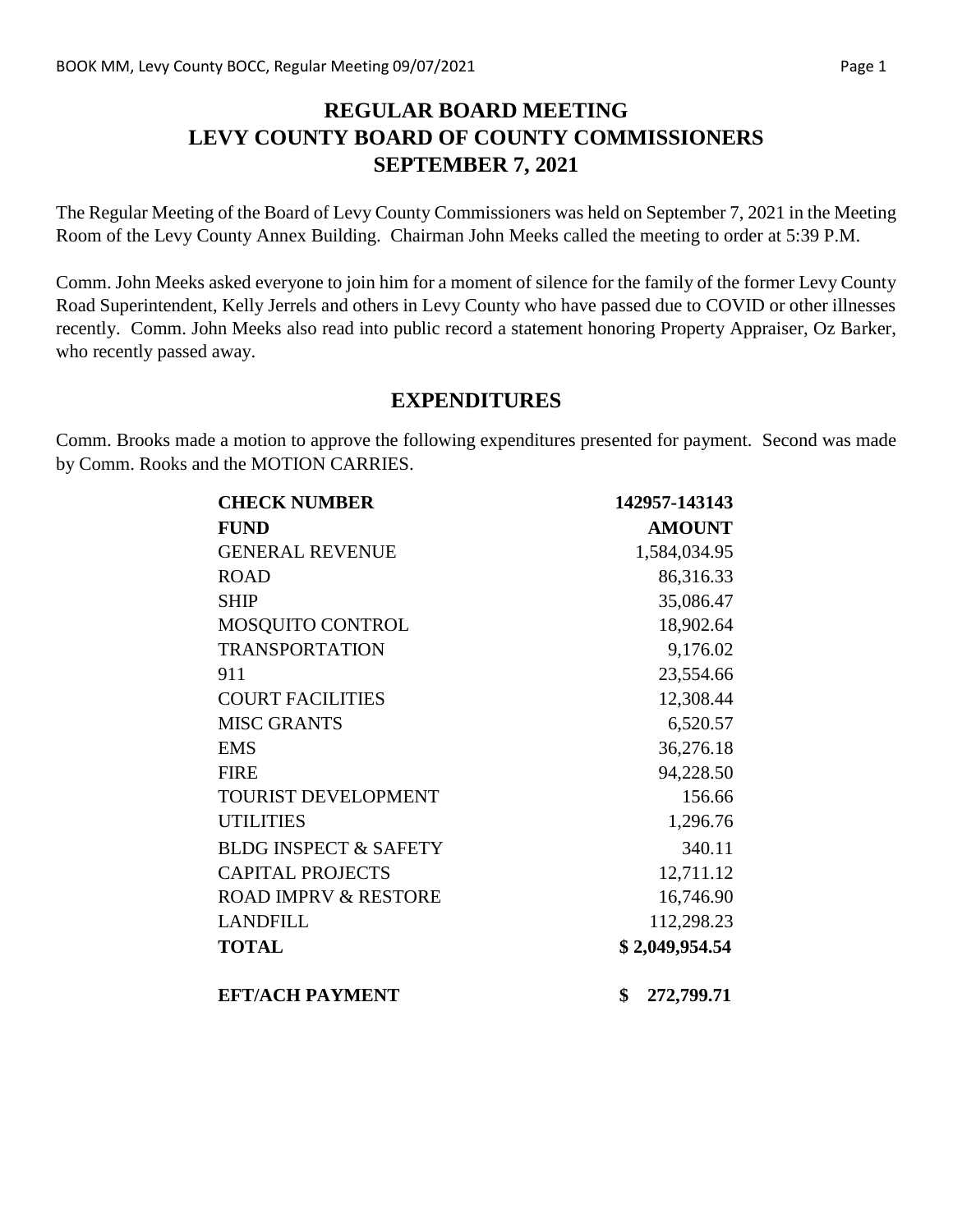#### **MINUTES**

The minutes for the Regular meeting held on June 8, 2021 were presented for Board approval.

Comm. Brooks made a motion to approve the minutes for the Regular Board meeting held June 8, 2021 as presented. Second was made by Comm. Rooks and the MOTION CARRIES.

#### **AGENDA ADDITIONS, DELETIONS, MODIFICATIONS**

Comm. Brooks made a motion to approve the agenda adding the County Attorney item, which had been tabled earlier, to the end of the agenda. Second was made by Comm. Rock Meeks and the MOTION CARRIES.

# **LEVY COUNTY COORDINATOR**

#### Wilbur Dean

A. **Public Hearing** – Requesting Board approval of Resolution 2021-095 for the Annual EMS Tax Assessment Rate Resolution. Mr. Dean read the Resolution title into public record and stated there was no change to the rates.

Comm. John Meeks asked if there was anyone in the audience wishing to speak regarding this item. There were none.

Comm. Rock Meeks made a motion to approve Resolution 2021-095 as presented. Second was made by Comm. Brooks and the MOTION CARRIES.

B. **Public Hearing** – Requesting Board approval of Resolution 2021-096 for the Annual Rate Resolution for Fire Protection Services. Mr. Dean read the Resolution title into public record and stated there was no change to the rates.

Comm. John Meeks asked if there was anyone in the audience wishing to speak regarding this item. There were none.

Comm. Rock Meeks made a motion to approve Resolution 2021-096 as presented. Second was made by Comm. Brooks and the MOTION CARRIES.

C. **Public Hearing** – Requesting Board approval of Resolution 2021-097 for the Annual Rate Resolution for Solid Waste Disposal. Mr. Dean read the Resolution title into public record and stated there was no change to the rates.

Comm. John Meeks asked if there was anyone in the audience wishing to speak regarding this item. There were none.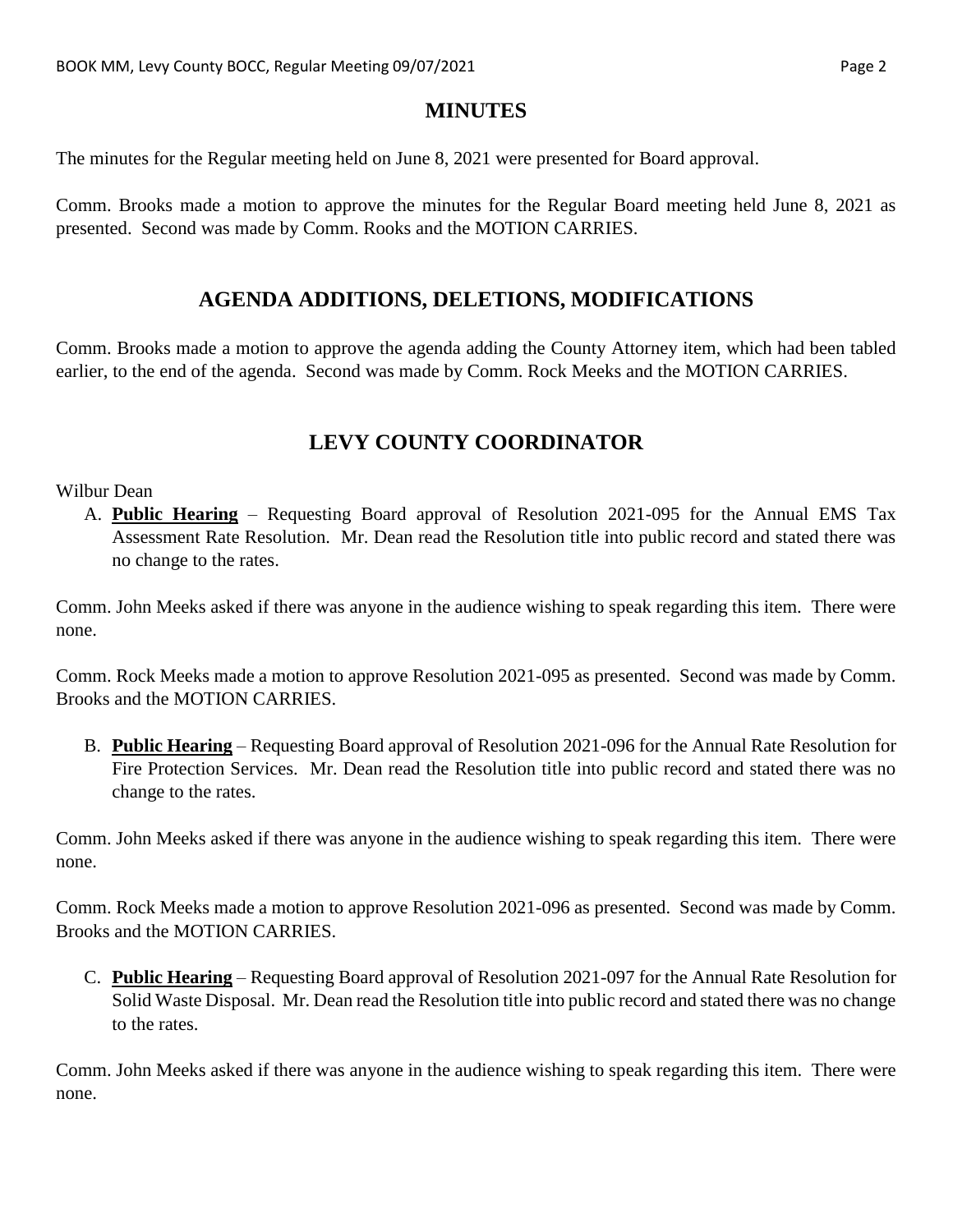Comm. Brooks made a motion to approve Resolution 2021-097 as presented. Second was made by Comm. Rooks and the MOTION CARRIES.

D. **Public Hearing** – Requesting Board approval of Resolution 2021-098 for the Annual Rate Resolution for Roadway Maintenance Services Assessment. Mr. Dean read the Resolution title into public record and stated there was no change to the rates.

Comm. John Meeks asked if there was anyone in the audience wishing to speak regarding this item. There were none.

Comm. Brooks made a motion to approve Resolution 2021-098 as presented. Second was made by Comm. Rock Meeks and the MOTION CARRIES. Comm. Rooks voted NO.

The meeting recessed at 5:53 P.M. The meeting reconvened at 6:00 P.M.

# **PLANNING & ZONING**

Stacey Hectus, Director

**Public Hearing** – Requesting Board review of Petition No. LSTA 21-01 as it relates to the county initiated application to amend Policy 1.2. Commercial of the Future Land Use element to establish Residential Use in Commercial Future Land Use and be transmitted to the Florida Department of Economic Opportunity for expedited state review and comment.

Comm. John Meeks asked if there was anyone in the audience wishing to speak regarding this item. There were none.

Comm. Rock Meeks made a motion to review Petition No. LSTA 21-01 and transmission to the Florida Department of Economic Opportunity as requested. Second was made by Comm. Rooks and the MOTION CARRIES.

#### **STATE REPRESENTATIVE – JOE HARDING**

Rep. Joe Harding spoke to the Board providing them with a Legislative update.

### **SHERIFF'S OFFICE – 911**

Sheriff McCallum requested on behalf of Mike West, signatures of the Commissioners on the CenturyLink quote for Viper Refresh.

Comm. Rock Meeks made a motion to approve the Commissioners signatures on the CenturyLink quote for Viper Refresh as requested. Second was made by Comm. Brooks and the MOTION CARRIES.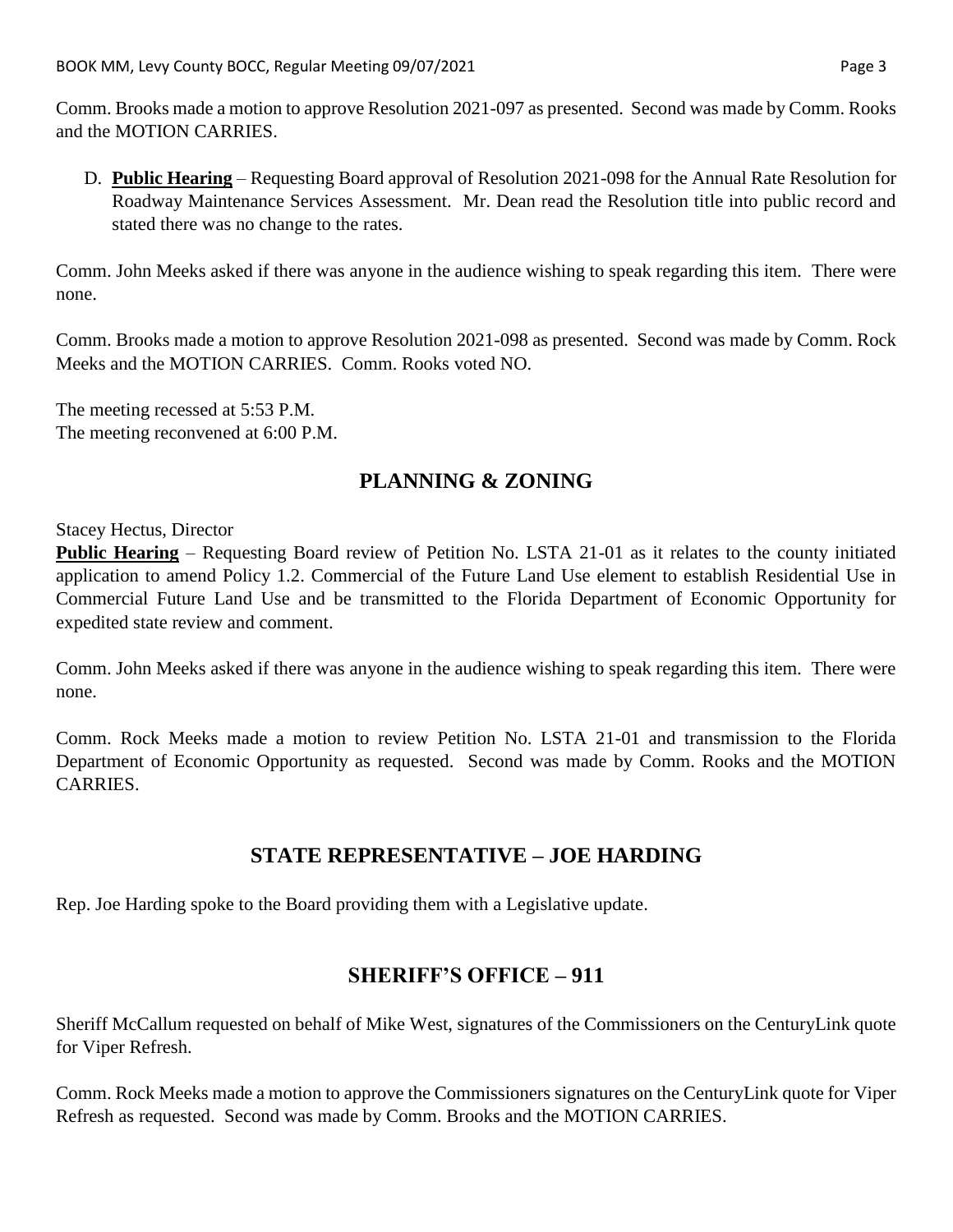### **DEPARTMENT REPORTS**

County Coordinator

A. Requesting Board approval of the Renewal and Amendment of the lease between Levy County and Hudson Properties, Inc. for the fiscal year 2022. Mr. Dean stated this is office space leased to house the Guardian ad Litem office in Chiefland and the amount will remain the same as the prior year at \$1,782.48 per month.

Comm. Rock Meeks made a motion to approve the Renewal and Amendment of the lease with Hudson Properties, Inc. as requested. Second was made by Comm. Rooks and the MOTION CARRIES.

B. Requesting Board approval of the eighth Amendment to the Three Party Agreement between Levy County and the University of Florida Board of Trustees and William F. Hamilton, M.D. for District Medical Examiner Services. Mr. Dean stated this Agreement increased by \$2,000 for a total of \$61,080.36 for FY 2022.

Comm. Rock Meeks made a motion to approve the eighth Amendment to the eighth Amendment to the Three Party Agreement with the University of Florida Board of Trustees and William F. Hamilton, M.D. as presented. Second was made by Comm. Brooks and the MOTION CARRIES.

C. Requesting Board approval of the Funding Agreement for the Provision of Mental Health and Substance Abuse Services between Levy County and Meridian Behavioral Healthcare, Inc. for fiscal year 2022. The total for FY 2022 is \$86,836, which reflects an increase of \$1,786.

Comm. Rock Meeks made a motion to approve the Funding Agreement for the Provision of Mental Health and Substance Abuse Services with Meridian Behavioral Healthcare, Inc. as presented. Second was made by Comm. Rooks and the MOTION CARRIES.

D. Requesting Board approval of the recommendation letter for Niurka Klemencic to be sent to the PAL Governing Board Chair and authorize Chairman John Meeks to sign. Mr. Dean reminded the Commissioners Mrs. Klemencic's last day as Library Director is September 15<sup>th</sup>, however, she expressed an interest in serving on the PAL Governing Board.

Comm. Rooks made a motion to approve a recommendation letter for Niurka Klemencic to serve as the Levy County Representative be sent to the PAL Governing Board Chair with Chairman John Meeks's signature as requested. Second was made by Comm. Rock Meeks and the MOTION CARRIES.

E. Requesting Board approval of the \$10K deductible for Property, Workers' Comp and Liability.

Comm. Brooks made a motion to approve the \$10K deductible for Property, Workers' Comp and Liability as presented. Second was made by Comm. Rock Meeks and the MOTION CARRIES.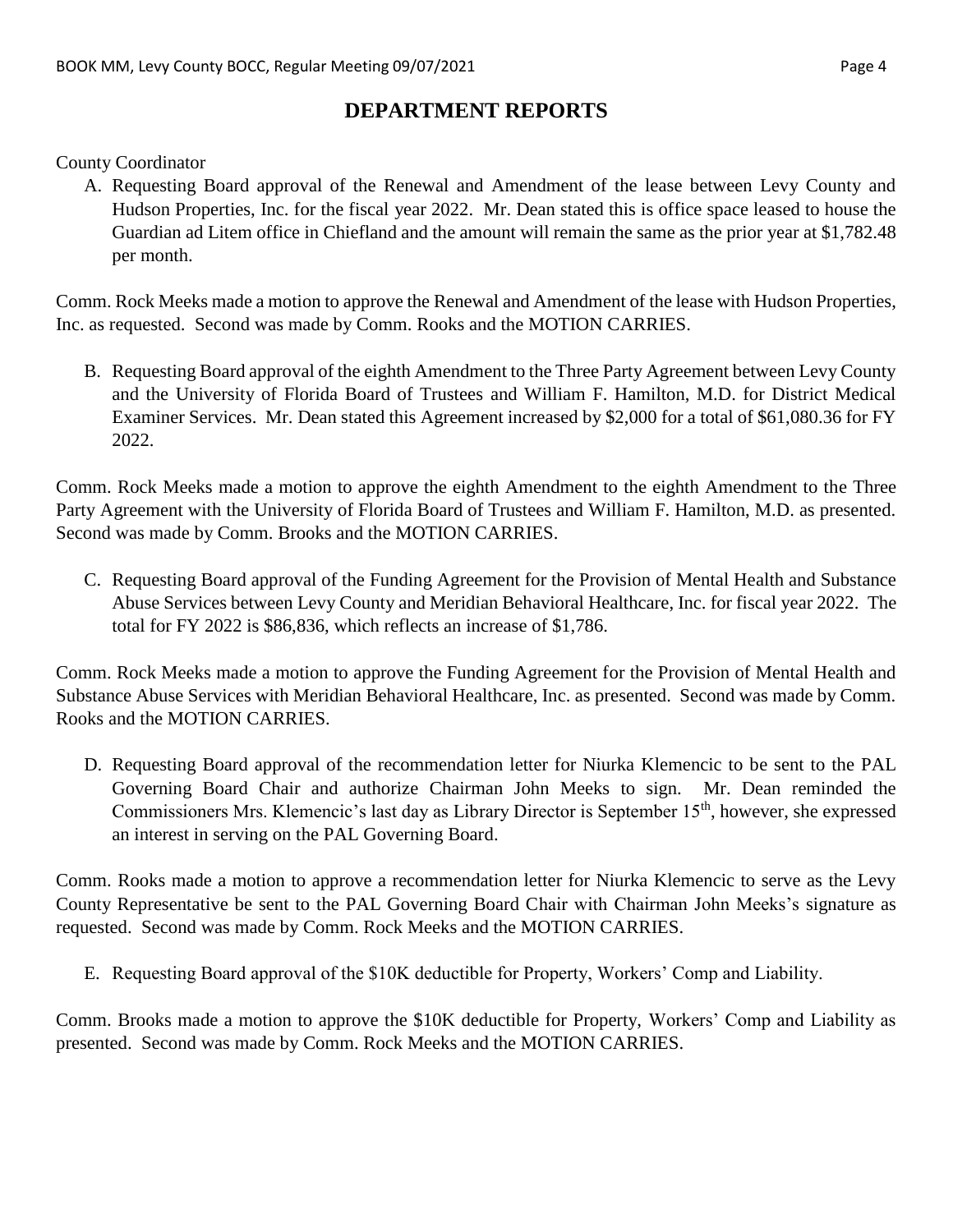#### **SHIP**

Stacey Hectus on behalf of Marlon Gayle, Housing Planner

A. Requesting Board approval of a Deferred Payment Loan Agreement in the amount of \$30,000 for Nancy Figueroa, PA #582, for a new unit in Bronson, Florida.

Comm. Brooks made a motion to approve the Deferred Payment Loan Agreement for Nancy Figueroa, as presented. Second was made by Comm. Rock Meeks and the MOTION CARRIES.

B. Ms. Hectus provided an update on the Levy County SHIP Annual Report.

### **AG CENTER**

Jessica Emerson, 4-H Agent

Recognition of the Levy County 4-H Poultry Judging Team. Ms. Emerson stated the four-person Senior 4-H Poultry Judging Team consisting of Aubrey Hudson, Shanie Keene, Reagan Varnes and Aiden Roberson along with their Coach, Kelly Varnes had recently won the 2021 State 4-H Poultry Judging Contest at the Florida State Fair in Tampa. The Team now has the opportunity to compete at the National 4-H Poultry and Egg Conference in Louisville, Kentucky in November.

# **ESCHEATED LANDS**

Jacqueline Martin provided the Board with results of the Escheated Property sale held on Monday, August 16, 2021. She stated there were a total of 45 properties available and all were sold. The total amount collected was \$51,600.

### **EMERGENCY MANAGEMENT**

John MacDonald, Director

A. Requesting Board approval of Resolution 2021-113, amending the final budget for fiscal year 2021. This will amend the Emergency Management budged by \$997 as a result of receipt of a 2021-22 Hazard Analysis Grant.

Comm. Brooks made a motion to approve Resolution 2021-113 as presented. Second was made by Comm. Rock Meeks and the MOTION CARRIES.

B. Requesting Board ratification of Emergency Declaration 2021-111, Emergency Declaration 2021-112, and Emergency Declaration 2021-114.

Comm. Rock Meeks made a motion to approve Emergency Declarations 2021-111, 2021-112 and 2021-114 as presented. Second was made by Comm. Rooks and the MOTION CARRIES.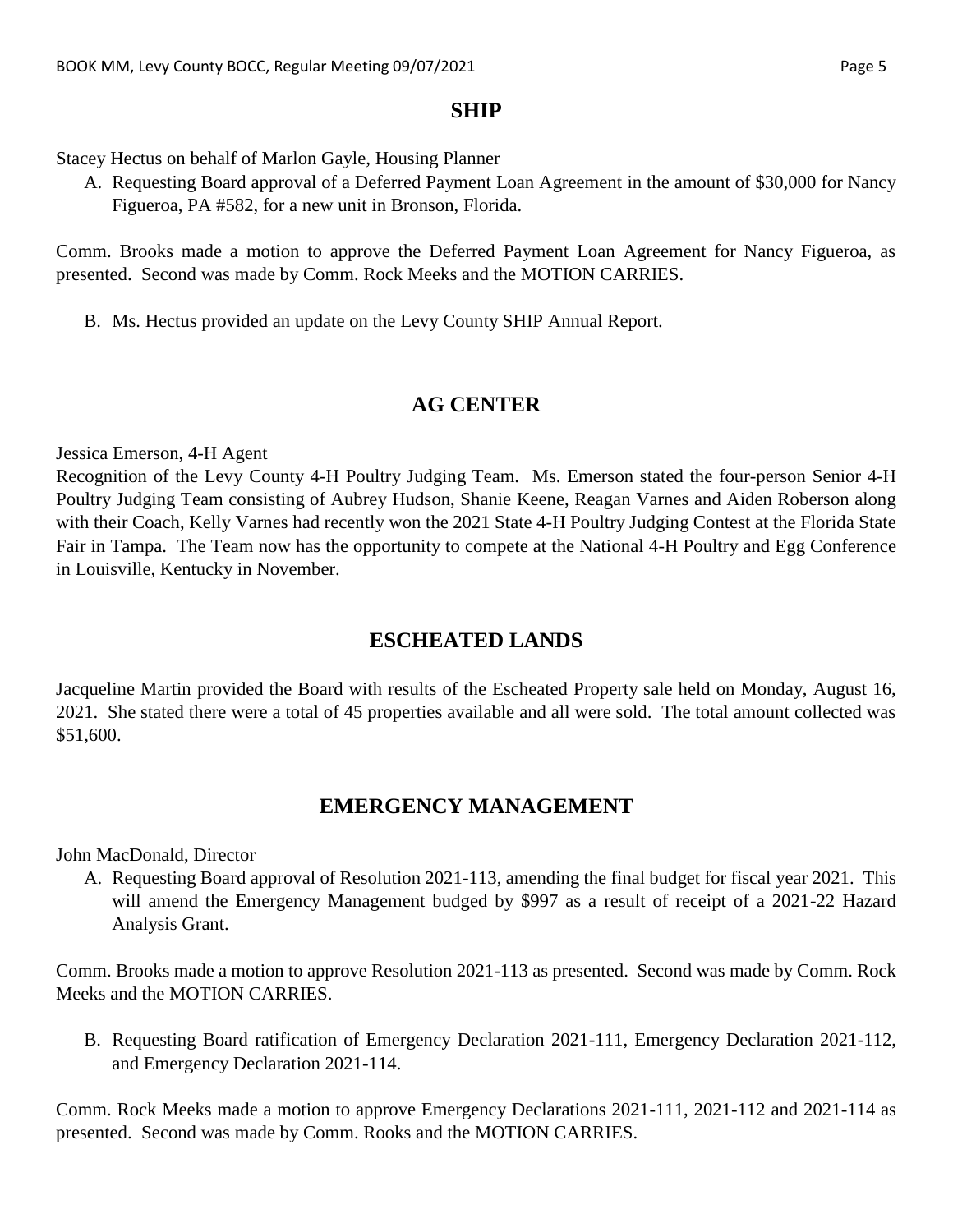### **ROAD DEPARTMENT**

Alice LaLonde, Administrative Coordinator

Requesting Board approval of SA #2, Contract No. GOU30 and authorize the Chairman to sign the supplemental agreement. Mrs. LaLonde stated the FDOT is giving an additional \$500,000 for the C40 SCOP Agreement.

Comm. Brooks made a motion to approve Supplemental Agreement No. 2 and to authorize the Chairman to sign as requested. Second was made by Comm. Rock Meeks and the MOTION CARRIES.

### **DEPARTMENT OF PUBLIC SAFETY**

Mitch Harrell, Director

A. Requesting the Board to rescind their 5/18/2021 approval to purchase a Chevrolet Silverado 2500HD from Duval Chevrolet for \$33,860 for use as a supervisor vehicle and approve the purchase of a Ford F250 XL under the Sheriff's Bid from Bozard Ford for \$30,323 instead. Chief Harrell explained Duval Chevrolet made a requirement of an add-on package for an additional cost which was not included in the original amount agreed upon.

Comm. Rooks made a motion to rescind Board approval for the purchase of a Chevrolet Silverado 2500HD from Duval Chevrolet and approve the purchase of a Ford F250 XL from Bozard Ford under the Sheriff's Bid as requested. Second was made by Comm. Rock Meeks and the MOTION CARRIES.

B. Requesting Board approval and the Chairman's signature on the Public Emergency Transportation (PEMT) Letter of Agreement between Levy County and the State of Florida, Agency for Health Care Administration (AHCA). Also requesting Board approval to remit Intergovernmental Transfer (IGT) Funds to AHCA, not to exceed \$226,314.27 when invoiced by AHCA. This Agreement and IGT is required to participate in the PEMT Managed Care Option (MCO) Program to draw down the State share and recoup lost Medicaid revenue.

Comm. Rooks made a motion to approve the Public Emergency Transportation (PEMT) Letter of Agreement with the Chairman's signature and approval to remit Intergovernmental Transfer (IGT) Funds to AHCA as requested. Second was made by Comm. Rock Meeks and the MOTION CARRIES.

#### **PROCUREMENT**

Alicia Tretheway, Coordinator

A. Requesting the Board cancel ITB 2021 013 "Automated Weather Station" for the George T. Lewis Airport and adopt the memo and the finding contained within.

Comm. Rooks made a motion to cancel ITB\_2021\_013 "Automated Weather Station" for the George T. Lewis Airport and adopt the memo and finding contained within as requested. Second was made by Comm. Rock Meeks and the MOTION CARRIES.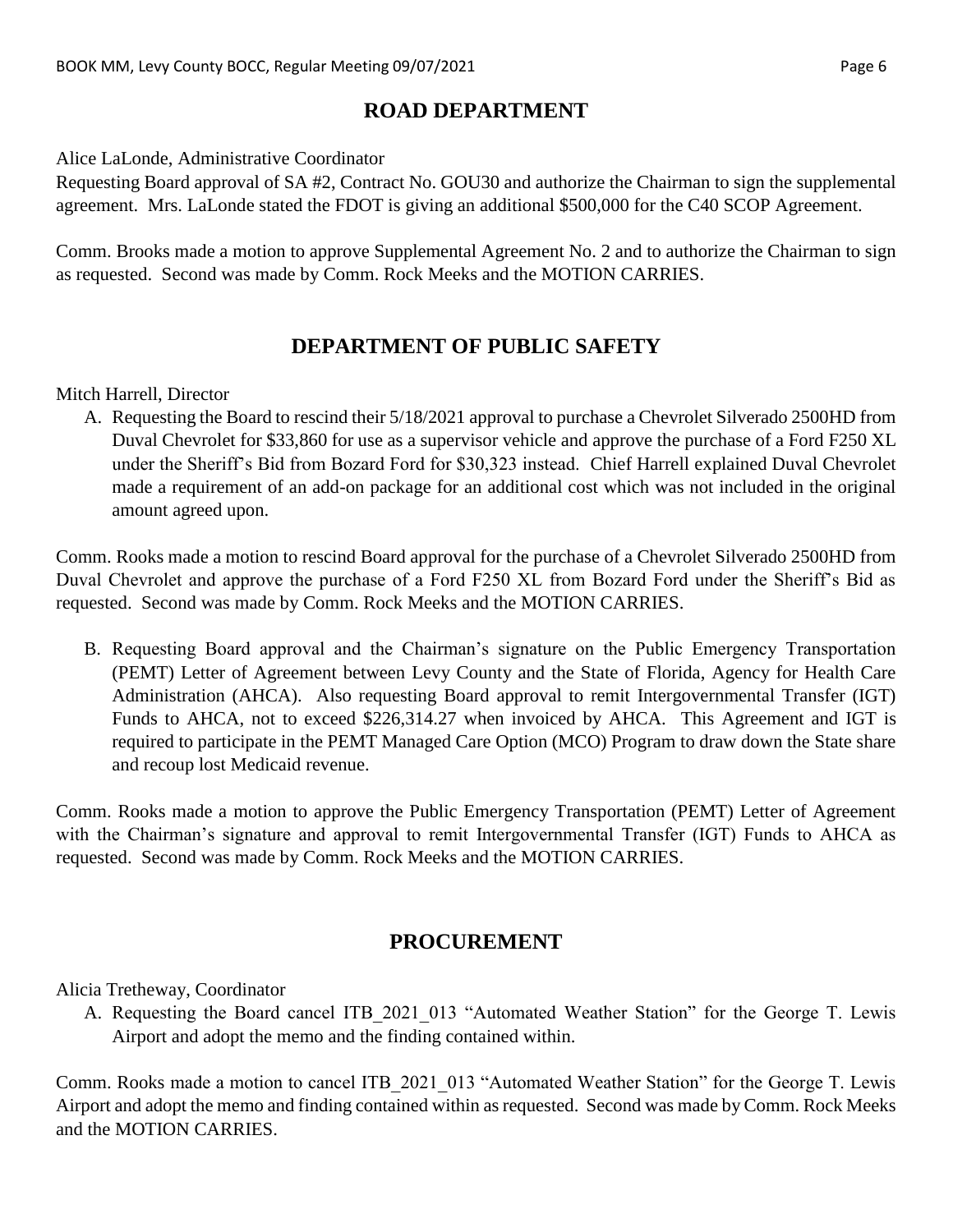B. Requesting Board approval of the Agreement between Levy County and Trinity Electrical Services, Inc. This Agreement will be to install an automated weather reporting system at the George T. Lewis Airport, using grant funds. The cost is \$161,400 and the County will fund the \$5,770 difference between Trinity's quoted amount and the available funding.

Comm. Rooks made a motion to approve the Agreement with Trinity Electrical Services, Inc. as requested. Second was made by Comm. Rock Meeks and the MOTION CARRIES.

C. Requesting Board approval of the Agreement between Bank of America and Levy County. The current Pcard Program (Regions) has been charging the County late fees every month, due to how payments are processed.

Comm. Rooks made a motion to approve the Agreement with Bank of America as requested. Second was made by Comm. Rock Meeks and the MOTION CARRIES.

# **COUNTY ATTORNEY – Previously Tabled**

Comm. John Meeks re-opened discussion for the Commissioners to consider which of the two applicants interviewed at the earlier meeting at 4:00 P.M. would be chosen for the position of County Attorney.

Audience member, Linda Cooper spoke in favor of the Board hiring Nicolle Shalley.

Comm. Brooks stated he wished to change his vote from Walker Bullock to Nicolle Shalley.

Comm. Brooks then made a motion to begin negotiations with Nicolle Shalley for the position of County Attorney. Second was made by Comm. Rock Meeks and the MOTION CARRIES. Comm. Rooks voted No.

### **PUBLIC COMMENT**

Sue Beaudette, Town of Bronson reminded everyone of the Candidate Forum for the Municipal Elections is scheduled to take place in the Board of County Commissioners Meeting room on Thursday at 6:00 P.M. The Municipal Elections are next Tuesday. Beautify Bronson Day will be on Saturday, October 23<sup>rd</sup> beginning at 10:00 A.M. at the Town Hall. The Veteran's Day Parade will be in Bronson on November 11<sup>th</sup> beginning at 4:00 P.M.

Bonaventure Colonnese, Morriston resident spoke to the Board of his concerns of migrant workers being driven into Florida and dropped off and left at random locations.

Terry Witt inquired of the status of an Animal Services Ordinance. Comm. John Meeks addressed his question stating Atty. Brown had been working on this and the new County Attorney would pick up where she left off.